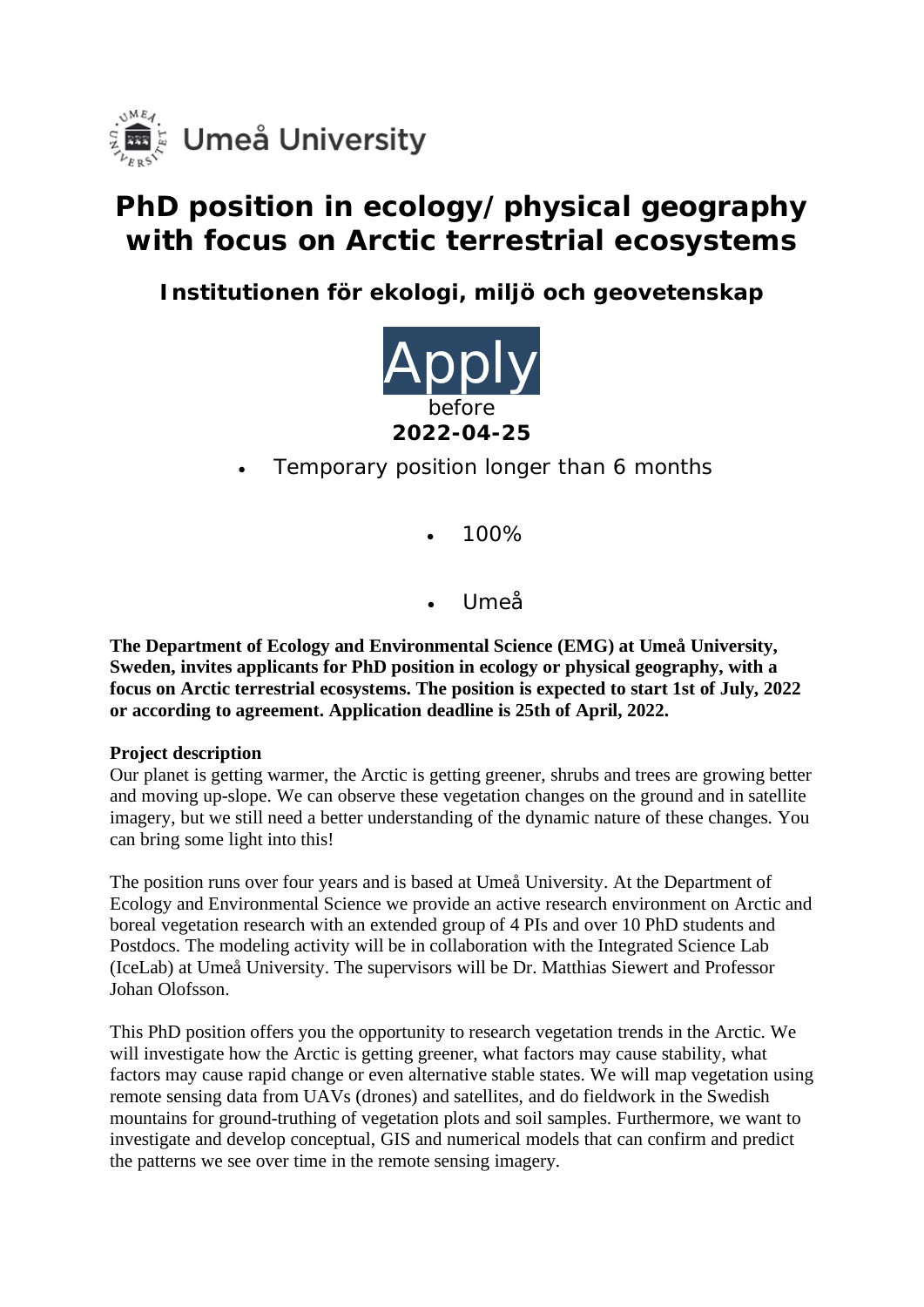#### **Qualifications**

To be admitted for studies at third-cycle level the applicant is required to have completed a second-cycle degree, or completed course requirements of at least 240 credits, of which at least 60 credits are at second-cycle level, have an equivalent education from abroad (for example a Master's degree), or have equivalent qualifications.

To fulfil the specific entry requirements to be admitted for studies at third-cycle level within the subjects of ecology the applicant is required to have completed courses within a first-cycle subject relevant to ecology or physical geography comprising at least 120 credits. At least one course at second-cycle level in a subject that is central to the doctoral student's planned specialization shall have been completed, as well an independent piece of work (degree project) with relevant specialization of at least 15 credits.

The recruitment procedure for the position is in accordance with the Higher Education Ordinance (Högskoleförordningen Chapter 5 and 7). The requirements should be met at the time of acceptance to doctoral studies.

We are looking for a person with interest in remote sensing and GIS analysis of arctic terrestrial ecosystems. The successful applicant should further have good ability to write and speak in English, creativity, power of initiative, independence, good interpersonal skills and ability to collaborate. Knowledge of terrestrial ecosystem dynamics (e.g. treeline, shrubification), good knowledge of methods used in GIS or remote sensing of natural ecosystems, alternative stable state theory, studies of vegetation changes and time series, experience with field work, and experience with computational analyses and modeling are all merits.

The evaluation will be based on the application, referee judgments and interviews.

## **Terms of employment**

The employment is expected to result in a doctoral degree and the main assignment for the doctoral student is thus to be part of the research education, which includes participation in the described research project but also relevant course-work. Teaching and other departmental work (up to a maximum of 20%) can be included. The employment is limited to four years at full time or up to five years if teaching and other departmental work is performed. The salary is fixed according to the established salary level for doctoral students.

## **How to apply**

You apply through our recruitment system on April 25, 2022 at the latest. The application, written in English or Swedish, should include:

- 1. A short letter (max. 1.5 pages) description of why you are interested in and suitable for the position.
- 2. A short description (max. 500 words) how you would develop the research project.
- 3. Curriculum vitae (CV)
- 4. Certified copies of degrees and certificates from higher education
- 5. List of completed university courses and the grades
- 6. Copy of degree thesis and possibly other scientific publications
- 7. Names and contact information of 2-3 reference persons

The documents should be in MS Word or PDF-format.